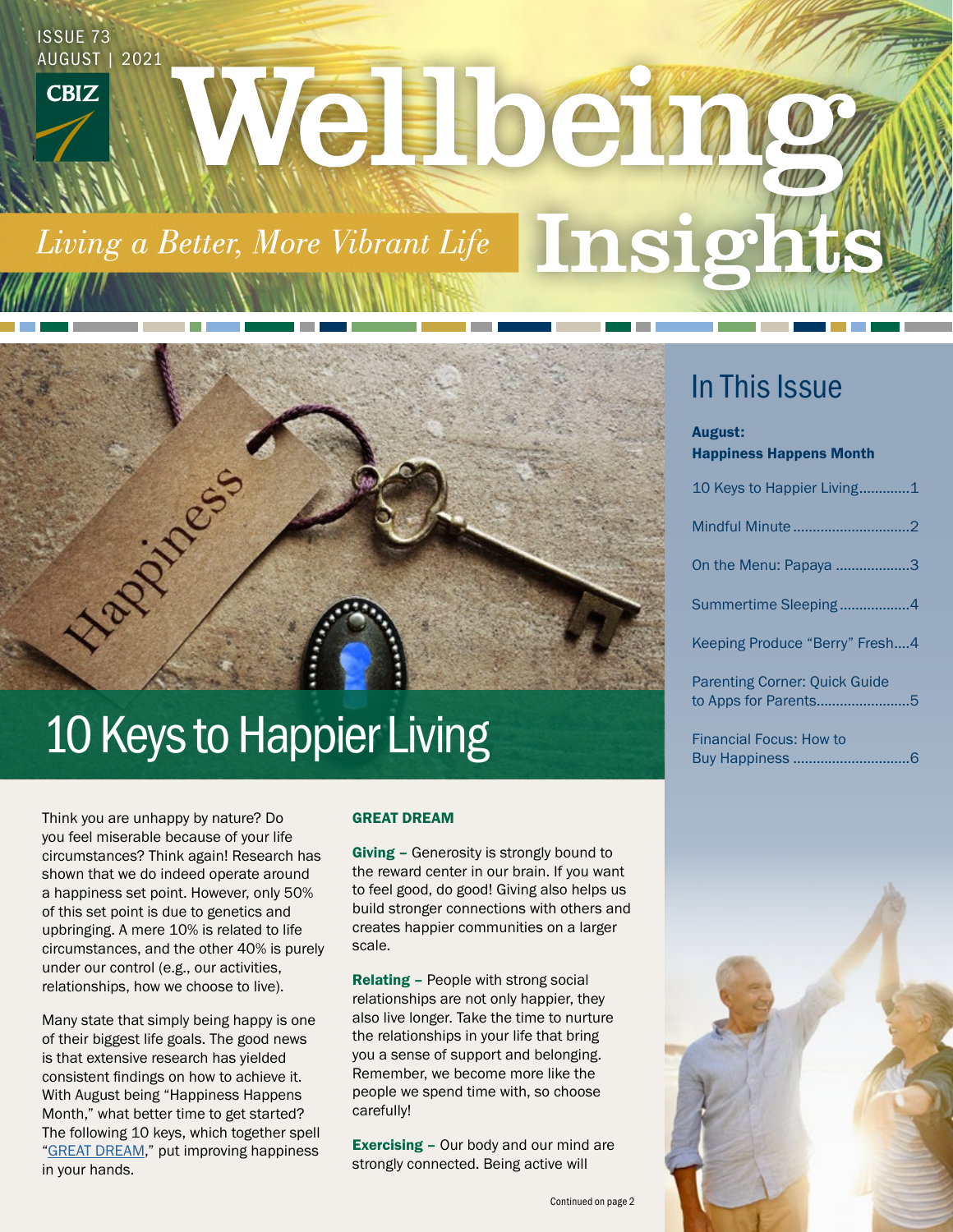## Happier Living Continued from page 1

instantly improve your mood and is a miracle worker for overall happiness. View physical activity as a tool for happiness instead of a chore to accomplish; you may be surprised with the difference this little change in mindset can make.

Awareness – Take the time to notice the little things and appreciate the beauty around you. Tuning in to the present moment throughout the day can help us cope better with daily life and keep us rooted in the here and now.

**Trying Out - Keep a healthy curiosity in daily life and try to learn** something new every day. This helps keep us engaged in daily life, builds self-confidence and resilience, and has a host of other benefits, all depending on what you choose to learn about.

Direction – Setting goals is an important part of maintaining motivation, a sense of direction and purpose, and feelings of accomplishment and satisfaction. Set both short- and long-term goals for yourself that are personally meaningful and challenging enough to excite you, yet also realistic and achievable.

Resilience – Although we may not have the power to control what happens to us, we always have the power to choose how to respond. It's important for our happiness that we develop ways to bounce back during trying times. Remember, if you can't change it, change the way you think about it.

Emotions – Regularly experiencing positive emotions such as joy, gratitude, inspiration and pride can create an upward spiral of happiness over the long-term. Every day, make an effort to acknowledge the good things in life (no matter how small) and for what you are grateful.

Acceptance – Self-acceptance is an important key to happiness. Avoid comparing yourself to others as much as possible and focus on building up your strengths instead of fixating on your flaws. Be kind to yourself.

Meaning – People who feel they are a part of something bigger and have a purpose and meaning outside of themselves are happier, feel more in control and get more out of what they do.

Learn more at [actionforhappiness.org](https://www.actionforhappiness.org/)



## Mindful Minute

To truly build happiness in our lives, it can be beneficial to devote time to specific rituals that encompass parts of the "GREAT DREAM" framework. This sciencebacked exercise, called "Three Good Things" is designed to help with appreciation and positive emotions – two of the keys to happiness.





often as you can, for the next 2 to 4 weeks and then reflect on how it has impacted your daily happiness levels. (Research suggests you will see results after 1 week.) You may find it helpful to designate a specific notebook or journal and set a time in the evening to perform the exercise.

- 1. Write down 3 things that went well for you today. No experience is too large or too small, from being joyfully greeted at the door by your dog to receiving a big promotion; anything that elicited a positive emotion will work. For each experience, write down the details of the event – who was involved, where you were, how you felt, etc.
- 2. Read back your first item on the list. Close your eyes as you recall the experience, and enjoy a deep inhale and exhale as you repeat the mantra "May I stay present to the joy and watch my happiness grow."
- 3. Repeat step #2 for the other 2 items on your list.



"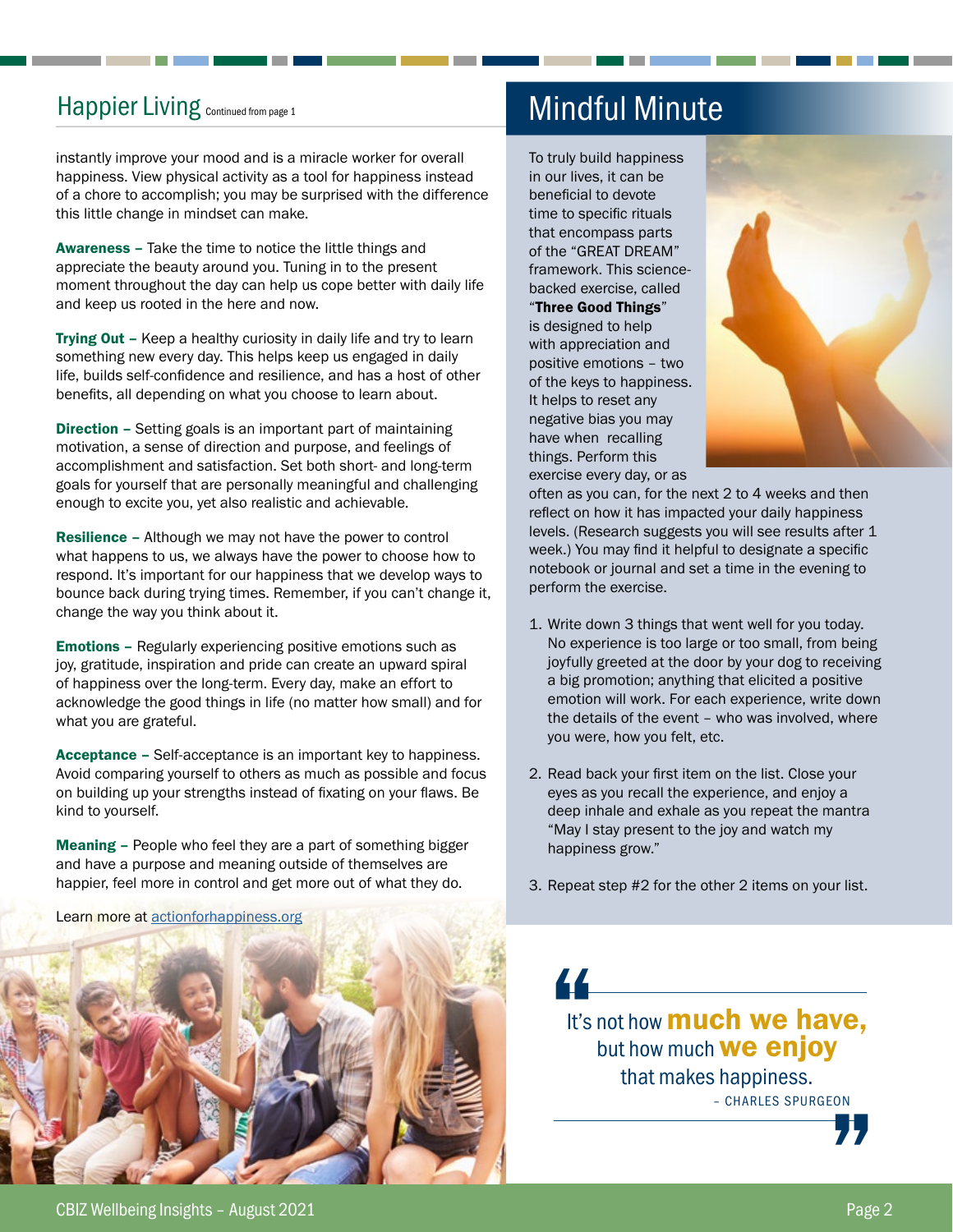## On the Menu

# Papaya

Though its origin is rather obscure, the papaya is thought to be the fusion of two or more species of carica, a succulent fruit native to Mexico and Central America. Today it is cultivated throughout the tropical world and in the warmest parts of the subtropics. This obviously includes Mexico and Central America, but it also grows naturally in the Caribbean and Florida.

Because papaya comes from a variety of places, there's a good chance you'll be able to find it in a grocery store year-round. Unripe papaya has a color that's a mixture of green and yellow. A ripe papaya is bright yellow and firm, but it can feel soft with gentle pressure. When selecting a fruit, look for one with little or no bruising/blemishes. If you aren't able to find a fully ripe papaya at the store, an unripe papaya should ripen in a couple of days when left on the counter. Once ripe, store it in the refrigerator to help slow the ripening process.

Like many fruits, papayas are chock full of health benefits. These include:

- **Example 1** High in Vitamins C and  $A Due to papaya's high$ vitamin C and A content, it may improve heart health and may reduce your risk of heart disease. It may also protect your skin and help reduce signs of aging.
- Lots of Antioxidants It has powerful antioxidant effects, which may reduce oxidative stress and lower your risk of several diseases. Early research suggests that these antioxidants may reduce cancer risk and perhaps even slow cancer progression. Papayas also contain carotenoids that can reduce inflammation.
- May Improve Digestion Papaya has been shown to improve constipation and other symptoms of digestive stress. Its high water content can also help improve digestion by reducing bloating and easing constipation. The fiber also encourages regular bowel activity.

*A note for those who are pregnant – Semi-ripe and raw papaya contain a substance called latex, which may trigger uterine contractions. Therefore, you may want* 

*to reconsider limit or avoid papaya. Consult with your health care provider about best practices for you.*

#### Keep It Fresh

Unripe papaya can sit on a kitchen counter, out of direct sun and heat, until ripe. Ripe papaya should be refrigerated to slow the ripening process. Whole fruit should keep in a plastic bag for about a week. To freeze, pack cut papaya in rigid containers or heavy-duty plastic freezer bags. Once cut, it can also be stored in the refrigerator for about a week.

## Papaya Salsa

Fresh salsa and summer go hand in hand. This spin on

a classic staple is a great way to add color, flavor and numerous health benefits to many of your favorites, such as chips, grilled fish, jerk chicken, shrimp tacos and more.

#### Ingredients:

- 1 papaya
- 1 large lime, juiced
- 1 hot green pepper, thinly sliced (if desired)
- $\blacksquare$  <sup>1/4</sup> medium red onion, finely minced
- Handful of fresh cilantro leaves, finely chopped
- Salt and pepper to taste
- Optional ingredients: 1/2 diced avocado, ½ cup diced pineapple, 2 finely chopped green onions

#### Instructions:

Peel the papaya. Scoop out the seeds and dice the fruit. Mix

the papaya with the rest of the ingredients. Taste to adjust the seasonings. Add any optional ingredients. Refrigerate until ready to serve. For best taste, use within one day.

*Adapted from plattertalk.com* 



#### Nutrition Info Per ¼ cup serving

| <b>Calories</b>      | 25 |
|----------------------|----|
| <b>Total Fat</b>     | 0g |
| <b>Carbohydrates</b> | 6g |
| Sugar                | 3g |
| Fiber                | 1g |
| <b>Protein</b>       | 0g |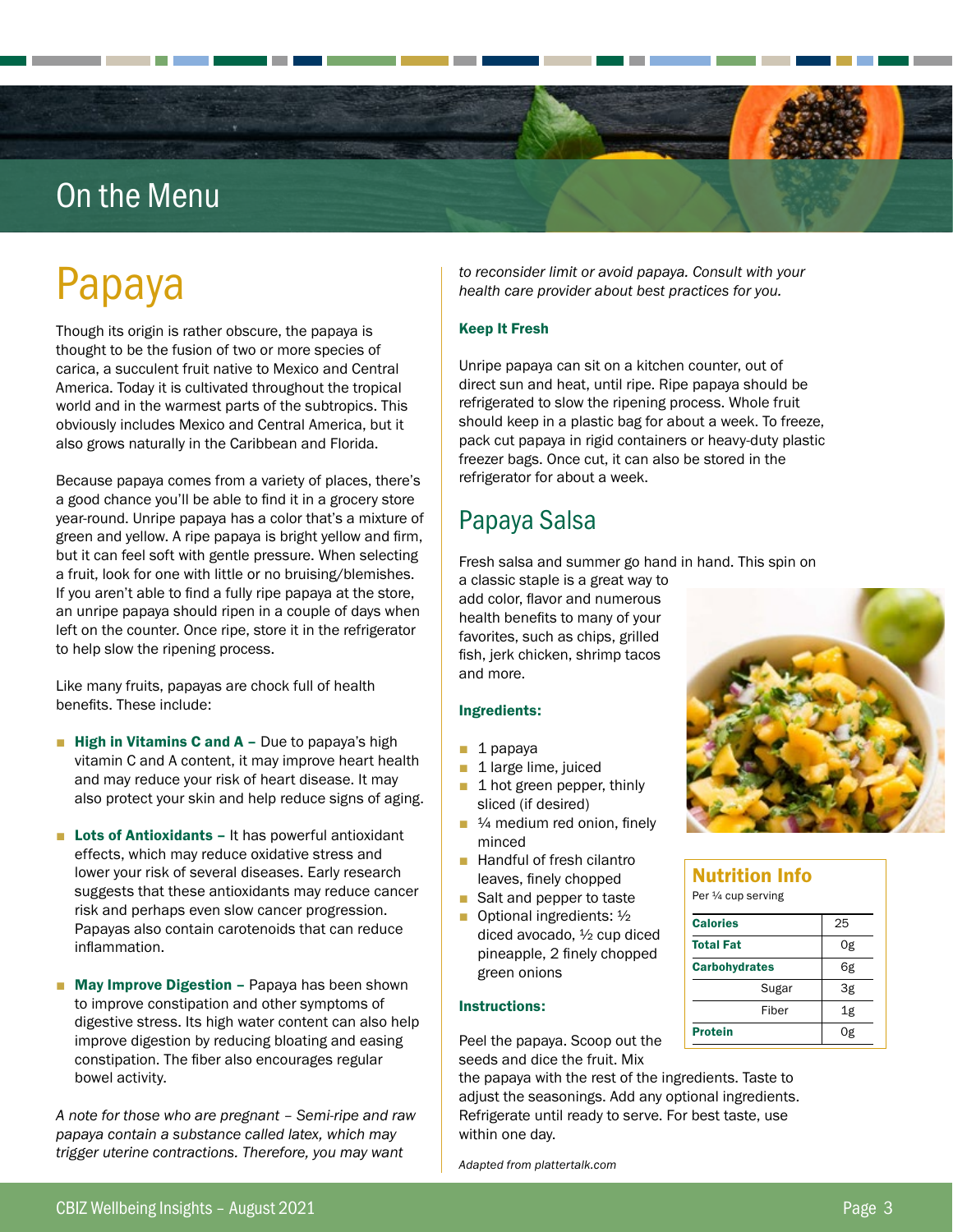# Summertime Sleeping

Getting enough sleep can be a struggle, and no matter how much you love the heat, the summer months pose extra challenges that can leave you tossing and turning. Here are some ways to combat these summertime sleep hazards.

Keep the light out. Light disrupts our natural sleep/wake cycle, which can make it nearly impossible to get restful sleep no matter how long you are in bed. Make your bedroom as dark as possible at night with blackout curtains. Avoid electronics with lights and turn your TV off before going to bed (or better yet, don't keep a TV in the bedroom at all).

Stay cool. Temperature preference varies person to person, but studies show that when it comes to restful sleep, 60°F to 68°F is the ideal range. If you are trying to save money on your AC bill, nighttime is not when you want to dial it up to 80°F. If

you do insist on keeping it warm, you can compensate by using a fan for extra air circulation (the white noise it creates is an added bonus), wearing lightweight pajamas and swapping your quilt/comforter for a lightweight blanket.

Wind down. Of course it's hard to fall into a restful sleep when your blood is still pumping from your 9:00 p.m. softball game. In the heat of summer, many of us put off our activities until it cools down late in the evening. If you find yourself in this group, be sure to take some time to consciously wind down before bed. Dim the lights and turn off your electronics an hour before bed. For a fast track to sleep, try some deep breathing; inhale for a count of 4 and then exhale for a count of 4 (all through your nose) for a few minutes to slow your heart rate and help let go of other thoughts.

# Keeping Produce "*Berry"* Fresh

The summer months are prime time for fresh produce. Keep these tips in mind to make sure you are getting the most from your farmer's market finds.

- Keep it fresh. One bad apple really will spoil the whole bunch, so if you buy several of the same item (bundle of spinach, asparagus, pears, etc.) make sure to go through your haul to check for pieces that may be overly ripe. If it's something like a peach, pear or avocado, you can pop it in the fridge to slow down the ripening process and keep it from ruining other pieces in your produce bowl.
- Keep it whole. As soon as produce is cut it becomes more susceptible to moisture loss and bacteria growth. Once the integrity of the whole food is compromised, microorganisms begin to grown very quickly, shortening the life of your fruits and veggies. If you aren't going to eat it in the next 48 hours, leave it whole.



- Keep it dry. Take anything that comes in a plastic bag (greens, carrots, grapes, etc.) and dry them as soon as possible. You can even add a paper towel to your storage container to help soak up extra moisture.
- Keep it visible. No one likes finding rotten produce shoved in the corner of a cupboard or fridge. When you bring produce home, make a plan so that it's not forgotten and wasted.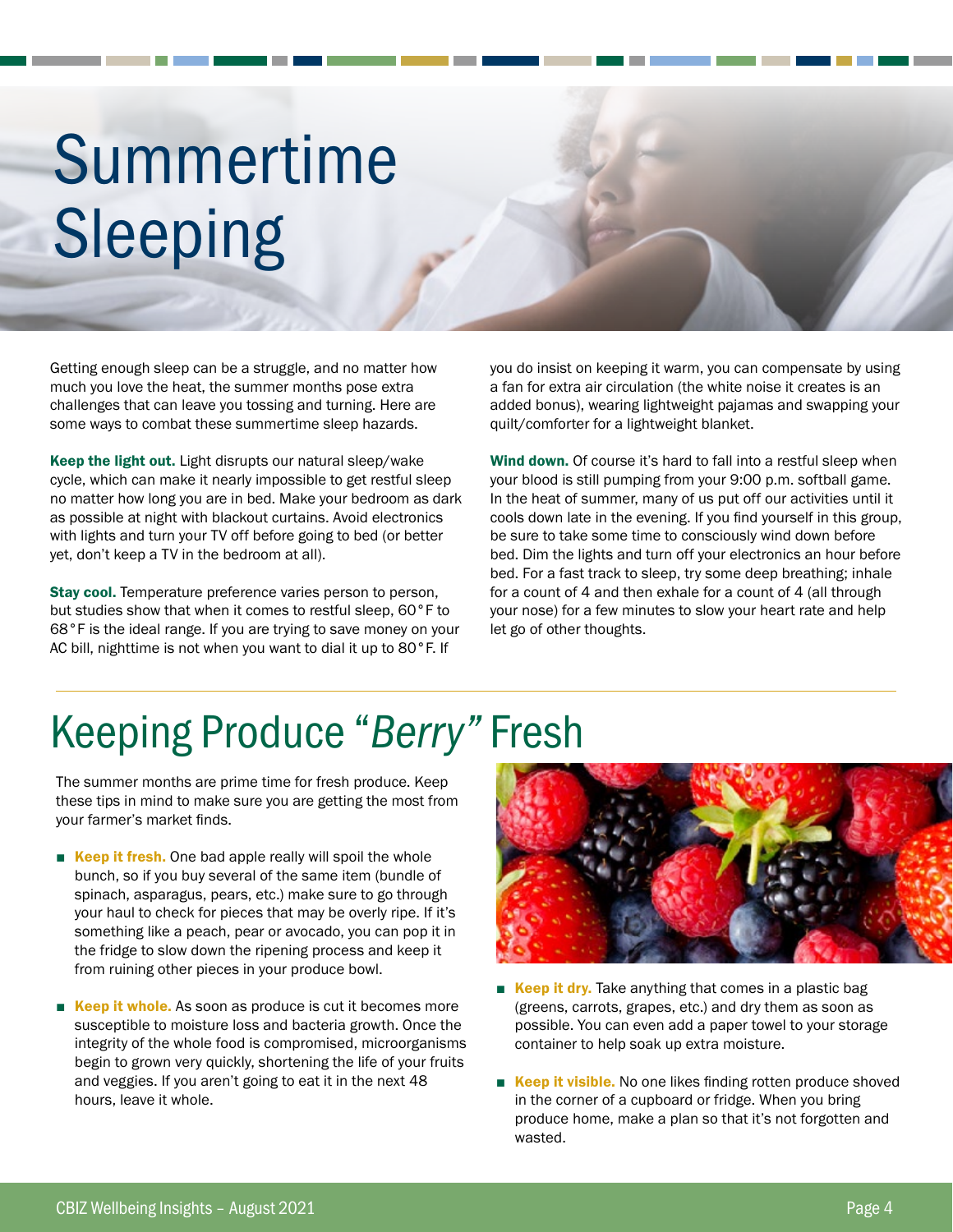## Parenting Corner

# Quick Guide to Apps for Parents

**THE HAND** 

If you worry your kids are spending more time snapping selfies or recording dance moves than actually communicating, you're not alone. According to the nonprofit group Common Sense Media, American teens/tweens spend an average of 6 to 9 hours on screens daily and most of that time is on a phone. For many kids who go from school to sports and other structured activities, social media and messaging apps present the only "free" form of communication they have. A recent article in the Washington Post likened teens' use of social media to their parents' time at the community pool or mall and other hang-out spots of old.

The digital world of apps and social media our kids are growing up in is constantly changing, and there isn't a precedent for parenting in an online world. Keeping our kids safe online while allowing them to grow and thrive socially requires open conversation.

It's important to set expectations for online behavior and help your kids develop critical-thinking skills. Parents should consider creating a family contract around phone and social media use. [Examples can be found here](https://www.safekids.com/family-contract-for-smartphone-use/).

The site [connectsafely.org](https://www.connectsafely.org/) says safety is typically more about how kids use an app than which apps they use. Know the apps your kids use. Try them yourself and "follow" your kids. Here are some of the most common apps teens/tweens are using:

- Snapchat Users share "snaps" or photos/images customized with text and photo/video filters through direct messaging and share "stories" with selected followers. Snaps and stories aren't meant to be a conversation archive but rather a way for users to share what's happening in the moment. They disappear shortly after viewing, giving kids a false sense of privacy. Snapchat also encourages users to share location in a "snapmap." In fact, some photo filters are only available when location permissions are on. Not only can sharing location expose users to predators, but kids can also see where others are. It's hard to feel left out at any age, but with snapmaps and stories, missing out is real time.
- **Roblox** This is one of the most popular multiplayer gaming sites for kids and teens. It's more than just gaming though, as users can create their own platforms and games and share with others. Roblox is often younger kids' first introduction to social platforms and thus a great place to begin teaching kids about online expectations and risks.

User experiences are limited by age (the age entered when signing up for the account), but that doesn't mean it's perfectly safe. Monitor location sharing, friends/followers lists and more.



- TikTok This app's popularity exploded in 2020 to over one billion active users a month. Users create and share short videos combined with music. By default, users can view almost any content, so setting privacy controls is a must. TikTok offers [a top 10 tips list for parents here.](https://newsroom.tiktok.com/en-us/tiktoks-top-10-tips-for-parents)
- Instagram Users share images, short videos and stories with followers and can also direct message (DM) friends in the app. Unlike Snapchat, Instagram stories and posts are archived. Many kids try to carefully cultivate their Instagram personas and pay attention to follower counts. Follow your kids on Instagram so you can see what they're sharing with others, but note, many kids have a public Instagram username and a "finsta" or "spam" account they keep private for only select followers. Like other apps, privacy settings are important. Teach kids to not allow followers they don't know or accept direct messages from unknown accounts.

For a list of other common apps and more in-depth information for parents, [click here.](https://www.connectsafely.org/parentguides/)